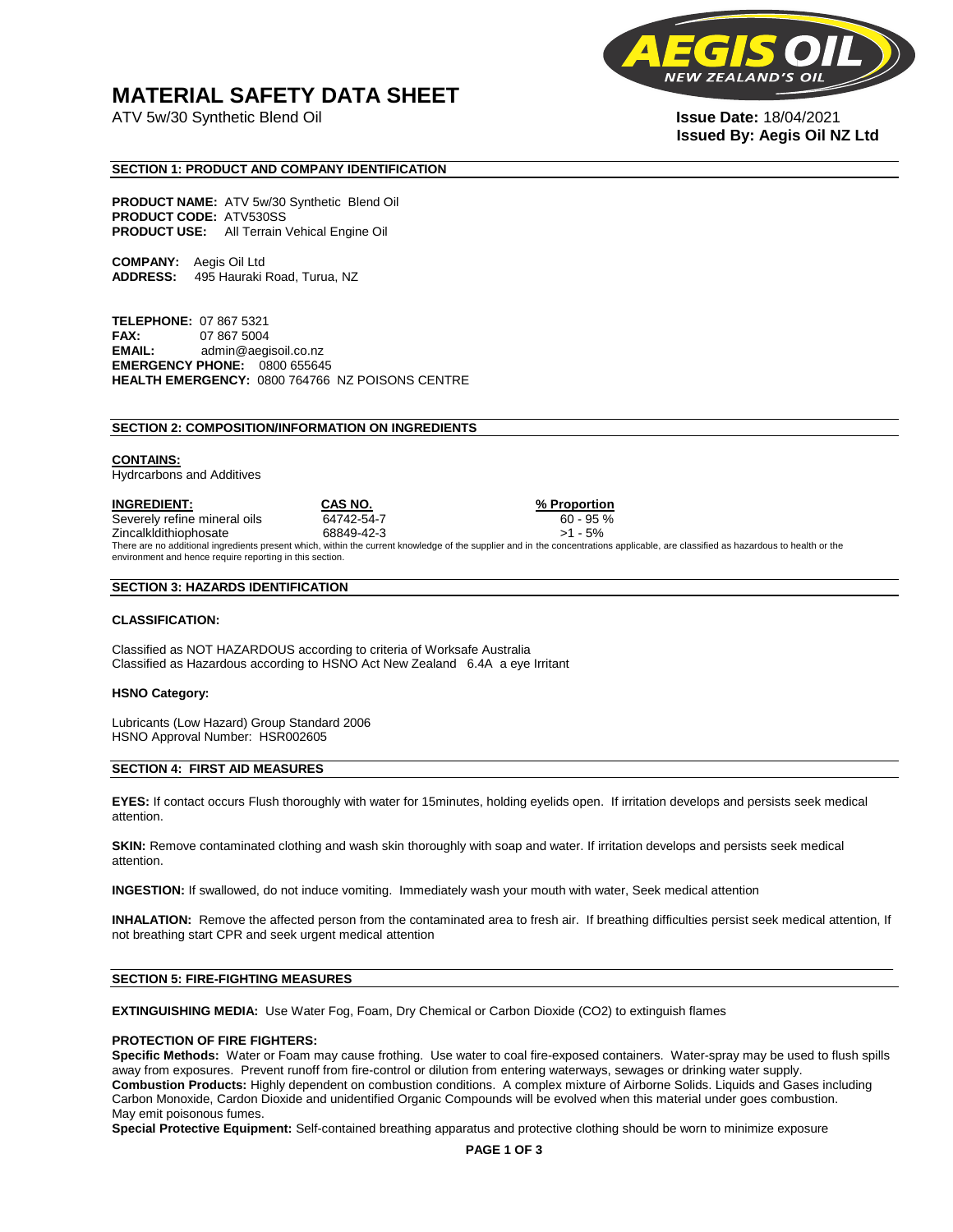# **MATERIAL SAFETY DATA SHEET**



**Issued By: Aegis Oil NZ Ltd** 

#### **SECTION 6: ACCIDENTAL RELEASE MEASURES**

**SPILL MANAGEMENT:** Eliminate all sources of ignition in the vicinity of the spilled material. Stop the leak if safe to do so. Contain and absorb with suitable absorbent material. Collect material and place into a suitably sealed and labeled container – Dispose of in the manner consistent with applicable regulations. Observe precautions in Exposure Controls/Personal Protection. Avoid breathing vapours and contact to the skin and eyes

**NOTIFICATION PROCEDURES:** Report spills as required to appropriate authorities Local Environment, Health Officer, Area Water Authority and or Fire Brigade/Police

#### **SECTION 7: HANDLING AND STORAGE**

**PRECAUTIONARY MEASURE:** Keep out of the reach of children

**GENERAL HANDLING:** Avoid contamination of the soil or releasing this material into sewage and drainage systems and bodies of water **STOREAGE:** Do not store in open or unlabeled containers. Store in a well ventilated place away from ignition sources, Strong Oxidizing Agents, Food Stuffs and Clothing. Keep closed when not in use or empty

**OTHER PRECAUTIONS:** Misuse of empty containers can be hazardous. Do not cut, weld, heat or drill. Do not pressurize or expose to open flame or heat. Keep closed when not in use or empty. Dispose of in the correct manner

### **SECTION 8: EXPOSURE CONTROLS/PERSONAL PROTECTION**

#### **ENGINEERING CONTROLS:** Use in a well ventilated area

**VENTILATION:** Natural ventilation should be sufficient**,** however where vapours or mists are generated the use of a local exhaust system is recommended.

**RESPIRATORY PROTECTION:** No respiratory protection is normally required. Where ventilation is inadequate and vapours and/or mists are generated the use of an approved respirator with organic vapour/particulate filter complying AS/NZ1715 and AS/NZS 1716 is recommended. **EYE PROTECTION:** Avoid contact with eyes. Normal industrial eye protection practices should be employed

**SKIN PROTECTION:** No special protective clothing is required. Wear Gloves of impervious material if handling material for prolonged periods and chemical resistant Apron where clothing is likely to be contaminated is recommended.

**WORK HYGIENIC PRACTICES:** Good Personal hygiene practices should be followed

#### **EXPOSURE GUIDELINES:**

| <b>Component</b> | <b>Country.Agency</b> | <b>TWA</b>          | <b>STEL</b>    | Ceilina | <b>Notation</b>          |
|------------------|-----------------------|---------------------|----------------|---------|--------------------------|
|                  |                       |                     |                |         |                          |
| Oil Mist         | New Zealand           | 5 <sub>mq</sub> /m3 | $10$ mg/m $3-$ |         | $\overline{\phantom{a}}$ |

Consult local authorities for the appropriate values

#### **SECTION 9: PHYSICAL AND CHEMICAL PROPERTIES**

**Attention: The data below are typical values and do not constitute a specification** 

**COLOUR:** Amber **ODOUR:** Mild Mineral Oil Odour **ODOUR THRESHOLD:** Not Establish **PHYSICAL STATE:** Liquid **BOILING POINT:** >220 ºC **SOLUBILITY:** Insoluble **SPECIFIC GRAVITY:** Typically 0.865g/mL **VAPOUR PRESSURE:** Expected to be <0.0005 kPa @ 20 ºC **VAPOUR DENSITY:** >2.0 **KINEMATIC VISCOSITY:** Typically 15 cSt @ 100 ºC **FREEZING POINT: Not Establish FLASH POINT:** > 200 ºC **FLAMMABILITY:** Not Establish